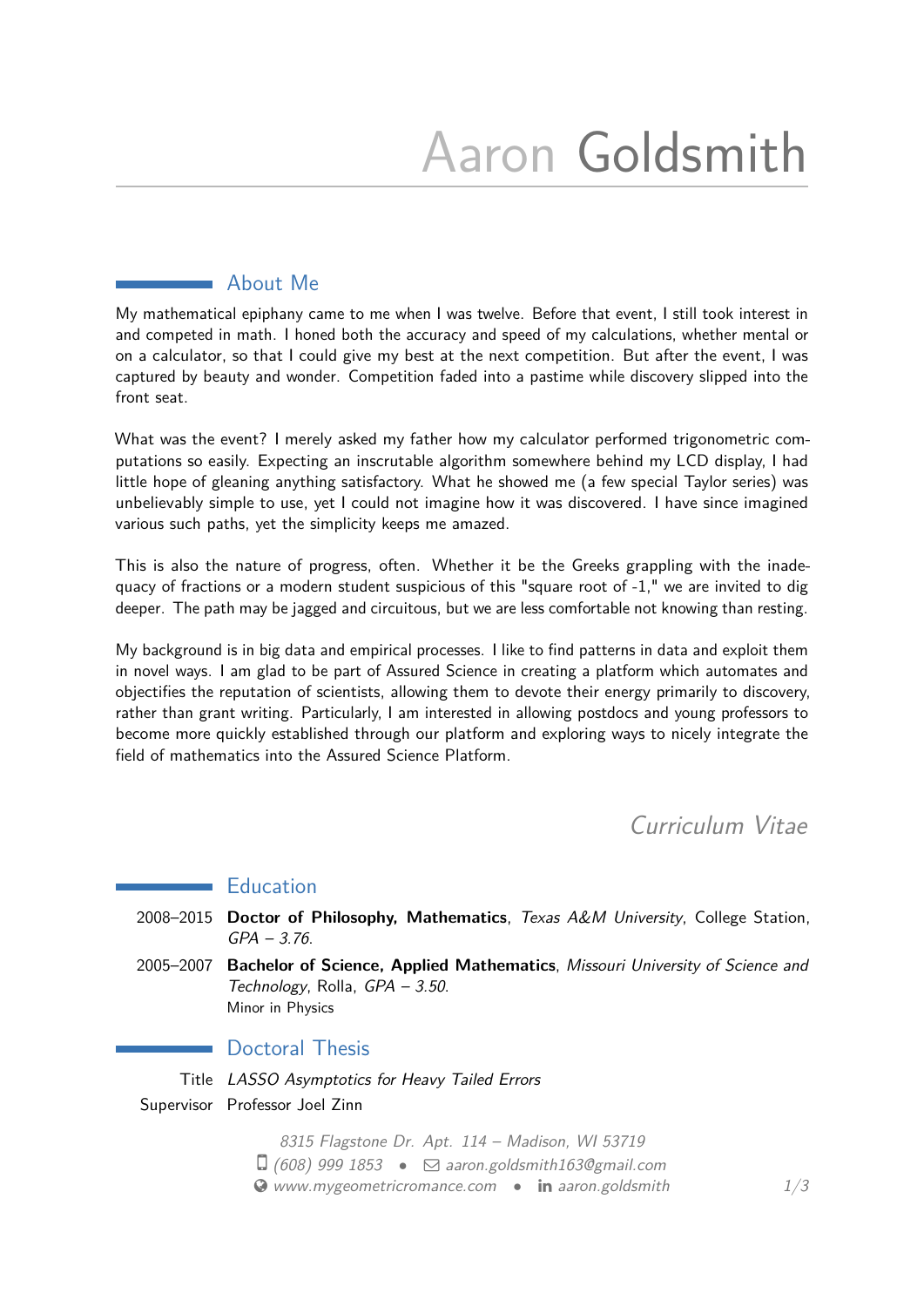#### **Experience**

- 2017 **Associate Lecturer**, UNIVESITY OF WISCONSIN, Madison.
	- o Teaching business calculus (117 students).
- 2012–2014 **Instructor**, Texas A&M, College Station.
	- o Teaching business calculus (93 students).
	- o Preparation for graduate real analysis qualifying exam.
	- o Summer program or undergraduates entering graduate school.
- 2011–2015 **Grader**, Texas A&M, College Station.
	- o Ordinary Differential Equations (2 semesters).
	- o Undergraduate Probability (5 semesters).
	- o Graduate Algebraic Number Theory (1 semester).
- 2008–2011 **Engineering Calculus Teaching Assistant**, Texas A&M, College Station. o Involved recitation 3 hrs/week and MATLAB 3 hrs/week. I wrote and graded weekly quizzes and exams.

#### **Presentations**

- 2013 GRADUATE STUDENT SEMINAR, THE OTHER WORLD I argued that the normal distribution is somewhat overrated and that heavy tail phenomena may be more prevalent than commonly assumed.
- 2011 Graduate Student Seminar, Numbers Juggling I talked about Shannon's Juggling Theorem, siteswap notation, and Mobius inversion.
- 2011 Graduate Student Seminar, Ham Sandwich Theorem I highlighted some pretty results like the Borsuk-Ulam and Ham Sandwich Theorems. The turnout was unusually high, since the math department agreed to serve gourmet sandwiches instead of pizza.
- $2007$   $MS&T$  OPEN LECTURES These talks were the culmination of a summer self study in Raymond Smullyan's and Melvin Fitting's book "Set Theory and the Continuum Problem." After presenting the necessary background, I led up to Gödel's Consistency Proofs.

# Projects

- 2010 MULTIDIMENSIONAL MEDIANS The median of a set of numbers is not difficult to define because  $\mathbb R$  is an ordered field. Multidimensional data, on the other hand, has no obvious notion of a median. In fact, there is a whole shelf for kinds of medians in  $\mathbb{R}^p$   $(p \geq 2)$ . I tested the viability of a dubious extension (originally proposed by Lopez and Pintado-Romo) of band depth to infinite dimensional functional data. Often, the definition is meaningless in the infinite dimensional setting, so I changed topics.
- 2012 NEAR LASSO REGRESSION The popular LASSO estimator is  $\ell^1$ -regularized regression. The sharp nature of  $\|\cdot\|_1$  near 0 is its main asset, but it can also be a drawback for analysis. To wield more tools from calculus, I considered  $\ell^p$  regularized regression for *p* slightly larger than 1.

8315 Flagstone Dr. Apt. 114 – Madison, WI 53719  $\Box$  (608) 999 1853 •  $\Box$  [aaron.goldsmith163@gmail.com](mailto:aaron.goldsmith163@gmail.com)  $\bullet$  [www.mygeometricromance.com](http://www.mygeometricromance.com)  $\bullet$  in [aaron.goldsmith](http://www.linkedin.com/in/aaron.goldsmith)  $2/3$  $2/3$